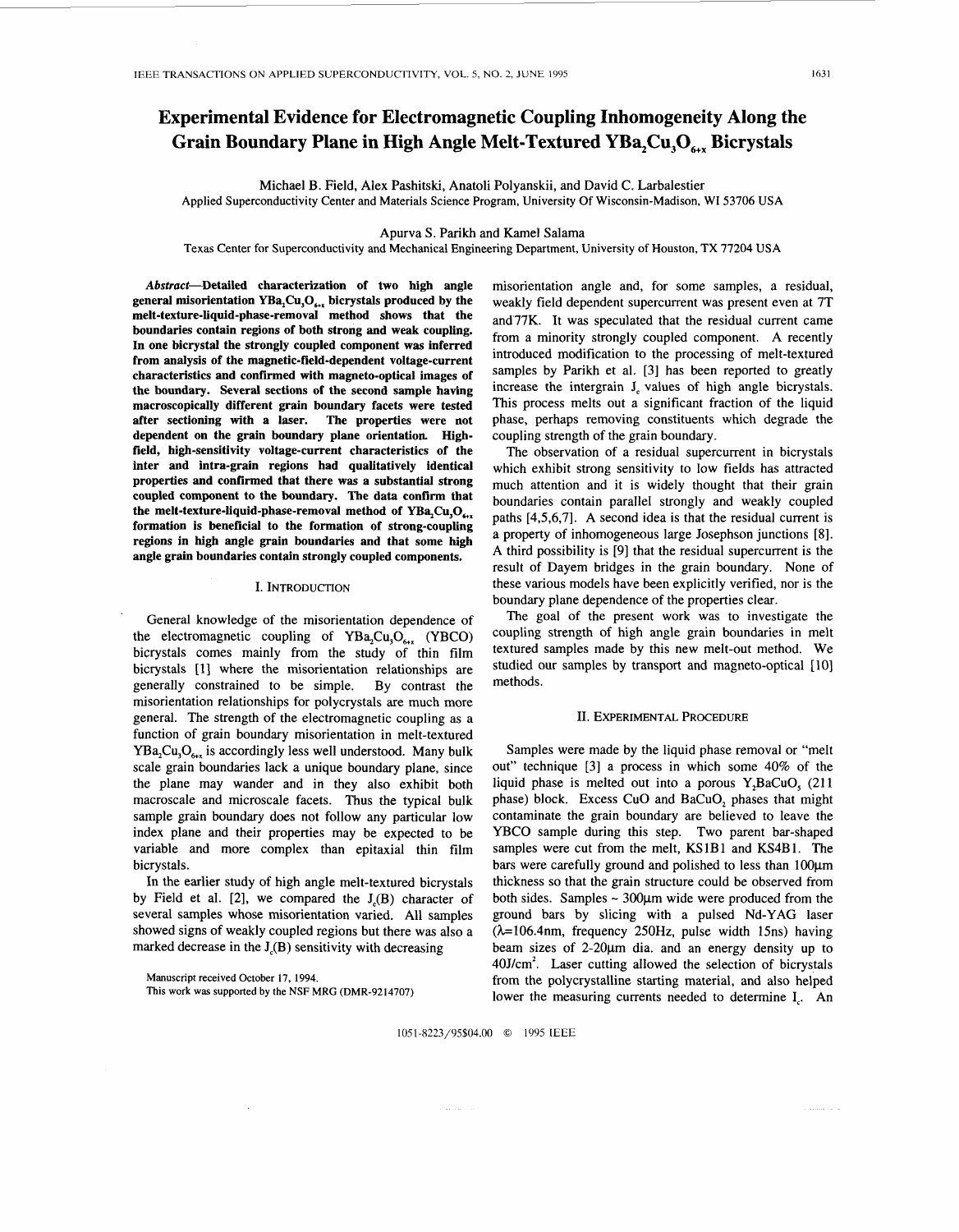earlier study of laser cutting of YBCO put the upper limit of the damaged region to less than 3µm for a laser of the same wavelength and two orders of magnitude more power [11]. Damage near the cut edges could not be detected by light microscopy (resolution  $\neg$ 1 $\mu$ m).

The misorientation of the two grains in each bicrystal was determined quantitatively by x-ray pole figure analysis. Information on the location of the *(006),* (013/103), and (020/200) poles was used to determine the direction cosines of the elements of a misorientation matrix. Given this matrix, one can either express the misorientation in terms of Euler angles or the one-axis, one-angle misorientation scheme [ 121. The former permits a more direct visualization of the misorientation, while the latter reduces the mixed misorientation angles to one value (Fig. 1). In the tetragonal system (to which twinned YBCO is approximated) there are 8 equivalent axis/angle pairs to describe any misorientation, all related by symmetry. The smallest of the 8 misorientation angles is referred to **as** the "disorientation" angle, and by convention this axis/angle pair is chosen to describe the misorientation. In terms of Euler angles, KS1B1 had  $\phi=13^{\circ}$ ,  $\phi_1=0^{\circ}$ ,  $\phi_2=77^{\circ}$  and KS4B1 had  $\phi=5^{\circ}$ ,  $\varphi_1=102^\circ$ ,  $\varphi_2=101^\circ$ . In terms of the axis/angle scheme, KS1B1 had  $\theta$ =14° about [0.831 0.105 0.184] ~ [24 3 5], and KS4B1 had  $\theta = 11^{\circ}$  about [0.234 0.054 -0.235] ~ [13 3 -13]. Both bicrystals should thus be c'onsidered to contain high angle grain boundaries according to the definition of Dimos et al. (misorientations greater than 5-10' of any type) [l].



**Fig. 1. Two methods to describe crystal misorientation from a misorientation matrix. a) One-pole. one-axis scheme: the misorientation angle 0 is defined about an axis UVW that is common to both lattices. b) The Euler angle description utilizes 3 angles relating the Cartesian coordinates of the 2 grains.** 

After cutting and polishing, samples were mounted on sapphire substrates and current and voltage leads of 25 to 50pm dia. were attached within the grains and across the boundary [2]. To prevent sample burnout, pulsed currents were used for most of the higher current data. A Philips PM 5139 function generator was used to drive a Kepco bipolar power **supply** *to* produce lms pulses of currents up to 8A with a 10Hz duty cycle. The pulses had a 200µs flat-top measuring window in order to minimize the inductive component to the measured voltage. However, the relatively high noise level ( $\pm 2.5 \mu V$ ) required a large number of points for the data to be satisfactorily smoothed. DC data of higher sensitivity could be taken with a Keithley 2001 voltmeter and 1801 nanovolt preamplifier at lower currents **(<0.5A)** without **risk** to the current leads or contacts. The noise level was then  $\approx 10$  nV. There was excellent agreement in the overlap region between the pulsed and DC measurements.

The magneto-optic (MO) images were taken in a polarized light microscope using a Bi-doped yttrium iron garnet film placed directly on the sample (KSlBla.2). Sample and film' were cooled in a continuous flow cryostat and viewed at temperatures down to  $\sim$  10 K in fields up to  $\sim$ 100 mT. Images were recorded by videotape and computer.

#### III. RESULTS

## *A. Effect of the Macroscopic Grain Boundary Plane*

Sample KS4AB1 had a curved grain boundary which was subdivided into 3 subsamples KS4AB1a,b, and c. KS4AB1a and b had similar grain boundary planes, which were inclined at  $\sim$  45 $^{\circ}$  to the long length of the sample in the direction of current **flow** (Fig 2a,b). The boundary plane in KS4ABlc bends so **as to** become nearly normal to the direction of current flow (Fig. 2c). Because the grain boundary plane was in the same region at top and bottom, we believe that the macroscopic facet is essentially straight through the sample.

The critical currents of all the sub-samples of KS4AB1 used for the macrofacet experiment exhibited a decline of  $-70-85\%$  in fields of  $-20mT$  (Fig. 3). All sub-samples exhibited a similar residual supercurrent of 1-2 x  $10<sup>3</sup>$  A/cm<sup>2</sup>, which was independent of field in the range 20 to 400mT.



**200pm** 

Fig 2. Polarized light micrographs of samples KS4B1 a,b, and c.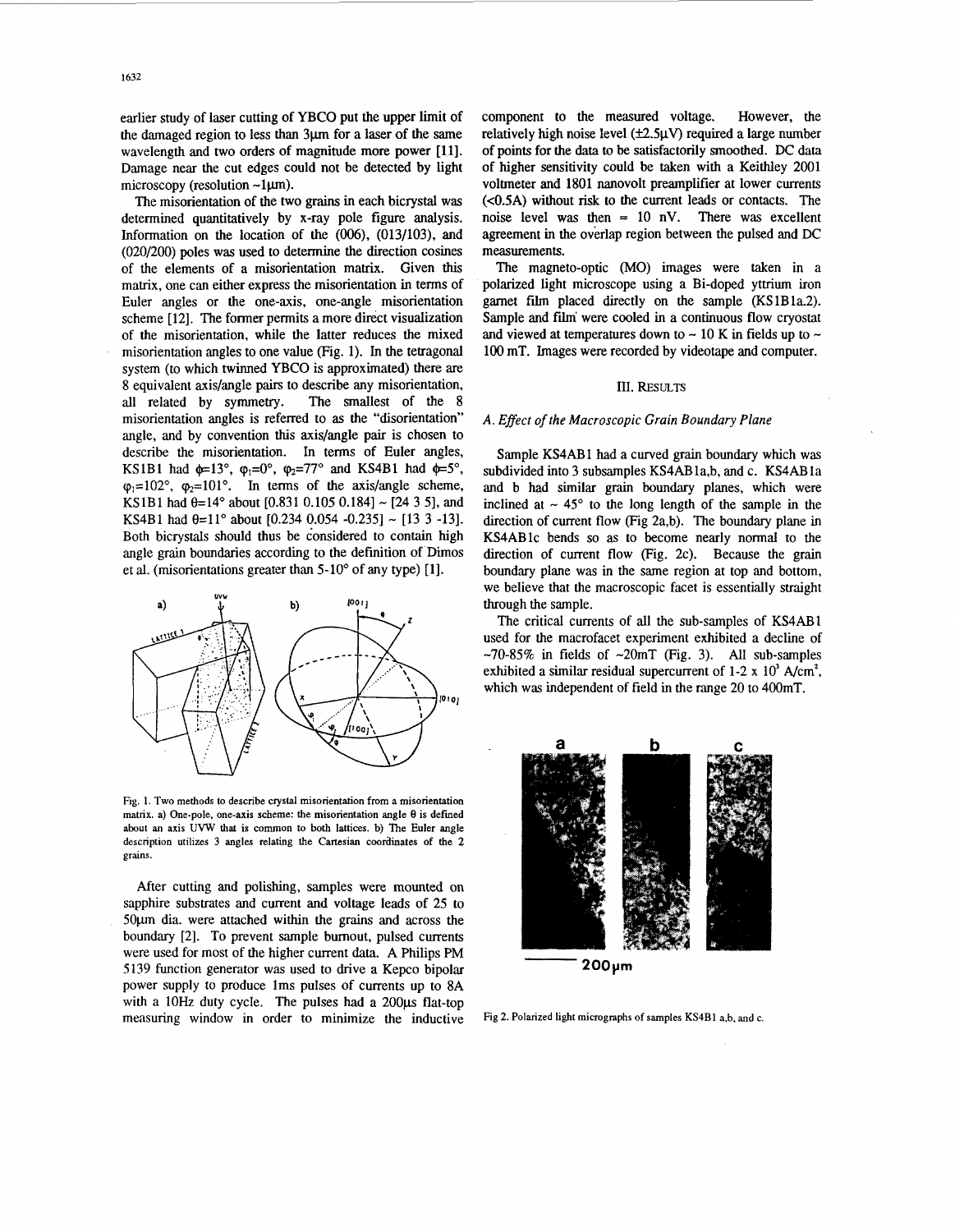

Fig. 3. J<sub>c</sub>(B) traces for sub samples KS4Bla,b, and c at 77K, B- $\perp$ c Most of **the decline in J, occurs below 50mT. The behavior of the three samples is qualitatively similar.** 

# *B. Magneto-optic Imaging*

**I** 

Magneto-optic imaging was used on sample KS1B1a.2 because of its bimodal V-I characteristics (Fig. 4). These exhibit clear signs of parallel weakly and strongly coupled



Fig. 4. Pulsed V-I (B) traces of sample KS1B1a.2 at 77K. A field**independent residual current of -50 mA is visible.** 



**Fig. 5. a) Polarized light micrograph of the grain boundary in sample KSlBla.2. b) Magneto-optic image of the same region. The image was taken after being field cooled to 8K in 40mT with an additional in plane field to induce current to cross the boundary.** 

components, the strongly coupled component being the minority component with the field-independent trace. In an attempt to explore the strongly coupled region further, we imaged it. Fig. *5* shows that flux preferentially entered the boundary except for a bridge  $\sim$ 15 $\mu$ m wide which resisted flux entry (after field cooling in 40mT to 8K) in a manner similar to that of the intragranular regions. Thus, at least in this case, the parallel strongly coupled component had a macroscopic component much larger than any of the characteristic lengths of the superconducting state.

# *C. High Field High Sensitivity V-I Truces*

High sensitivity V-I measurements were taken on sample KS4Blb in fields from **IT** up to 6T. The sample was mounted so that H was ~llc. [Fig. 6](#page-3-0) shows that the curvature of the V-I traces changed between 4.5 and 4.75T, thus signaling the irreversibility line in grain **"B".** Similar plots for the grain boundary are shown in [Fig. 7.](#page-3-0) The transition in this case occurred at **-5T,** indicating that the grain boundary remained in a flux pinning state to a slightly higher field than the grain interior. This is unambiguous evidence that a significant component of this high angle grain boundary had similar flux pinning properties to the grain interior.

## **IV DISCUSSION**

The present data support the claim that the melt out method of melt texturing can produce strongly coupled high angle grain boundaries. Both samples exhibited the characteristics of mixed behavior but both also had